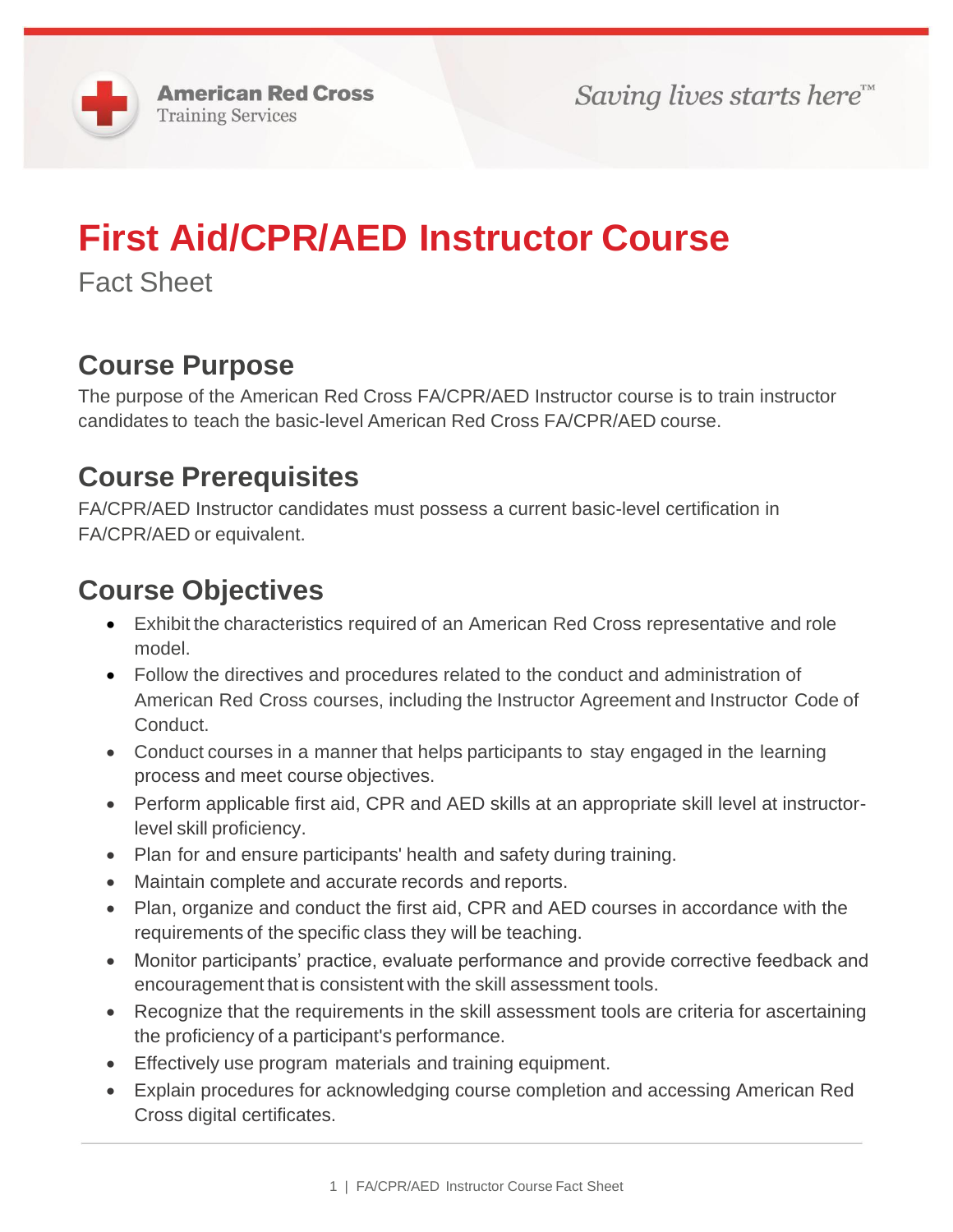- Deliver quality, consistent and standardized content by following the FA/CPR/AED instructor manual(s) and other program materials.
- Choose the appropriate course and materials to meet the specific training needs of participants or groups

### **Course Length**

The FA/CPR/AED Instructor Course is offered in a blended learning format that includes:

- FA/CPR/AED Instructor Course online session—designed to be completed in approximately 2 hours.
- FA/CPR/AED Instructor Course in-person session—designed to be completed in approximately 5 hours and 30 minutes.

## **Certification**

Participants who successfully complete the FA/CPR/AED instructor course will be issued a FA/CPR/AED Instructor certification that is valid for two years.

# **Course Materials**

FA/CPR/AED Instructor Candidates should obtain and review the following course materials prior to attending the First Aid/CPR/AED Instructor Course:

- American Red Cross FA/CPR/AED Instructor's Manual for Instructor-Led Training
- American Red Cross FA/CPR/AED Instructor's Manual for Blended Learning
- American Red Cross FA/CPR/AED Participant's Manual (print or eBook)
- American Red Cross FA/CPR/AED Course videos, available on the Course Presentation, DVD or video segments on the Red Cross Learning Center.

Digital materials are available, including how to access Participant's Manual eBook, on the FA/CPR/AED Instructor Candidate's page of the Red Cross Learning Center (redcrosslearningcenter.org/s/candidate-first-aid-cpr-aed). Print materials are available for purchase on the Red Cross Store (redcross.org/store)